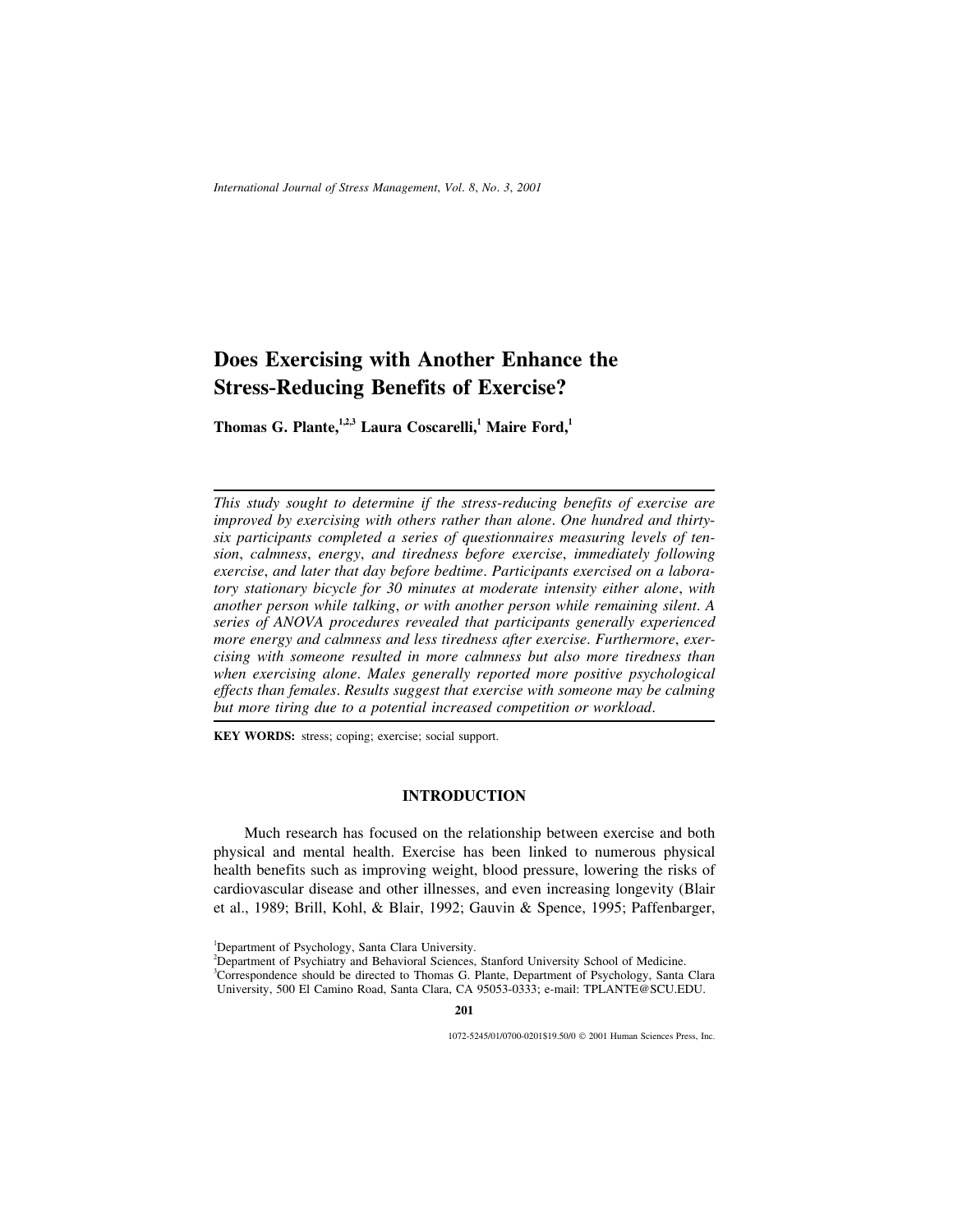Hyde, Wing, & Hsieh, 1986; Plante & Rodin, 1990; Plante, 1999). In addition to providing physical benefits, exercise has also been consistently found to be associated with an improvement in mood and the ability to cope with stress (Gauvin & Spence, 1995; Folkins & Sime, 1981; Plante & Rodin, 1990) as well as promoting emotional health and well being (Byrne & Byrne, 1993; Folkins & Sime, 1981).

While evidence of the physical and mental benefits of exercise abounds, there exists no single, coherent theory that adequately explains why—despite many proposed explanations. One biological explanation asserts that exercise increases body temperature, adrenal and steroid activity, as well as the release of certain neurotransmitters such as endorphins (e.g., Hughes, 1984; Michael, 1957; Von Euler & Soderberg, 1956, 1957; Ransford, 1982; Farrell, 1981; Markoff, Ryan, & Young, 1982). Another approach is psychosocial in origin and posits that exercise acts as a type of distraction (Long, 1983), biofeedback (Schwartz, Davidson, & Coleman, 1978), meditation (Buffone, 1980), or psychological buffer (Kobasa, Maddi, & Puccetti, 1982) and can result in an increased sense of self-efficacy, control, and mastery (Bandura, 1977; Marcus, Selby, Niaura, & Rossi, 1992). Furthermore, some researchers have suggested that many of the derived psychological benefits may be due to expectancy effects; that is, "people may demonstrate improvement in psychological functioning simply because they are expecting self-enhancement" (Folkins & Sime, 1981, p. 375).

Despite the numerous physical and psychological benefits of exercise and the many reasons for such improvements, two thirds of American adults do not engage in regular exercise (Jones & Ainsworth, 1998), and one quarter are sedentary (Centers for Disease Control and Prevention, National Center for Chronic Disease, 1996). Moreover, according to Frankish, Milligan, and Reid (1998), "accumulating evidence indicates that sedentariness is a risk factor for cardiovascular and other major diseases" (p. 287). Why, then, in light of the positive evidence for mental and physical benefits of exercise and the disadvantages of sedentariness, do most Americans fail to engage in regular activity? The answer remains quite complex. Frankish et al. assert that the relationship between health and active living has social, racial, emotional, and socioeconomic factors that affect an individual's decision to engage in an active lifestyle. Some of the major factors in their model of health promotion include age, gender, race, and social support.

Of particular importance to the present study is the role of social exercise (i.e., exercising with another person rather than alone) in the facilitation of mood improvement. For example, social support (generally from family or friends) has frequently been associated with effective long-term weight loss maintenance (Jeffery & Wing, 1999; Jeffrey et al., 2000). In a study designed to assess the positive benefits of social support on weight loss, Jeffery and Wing found that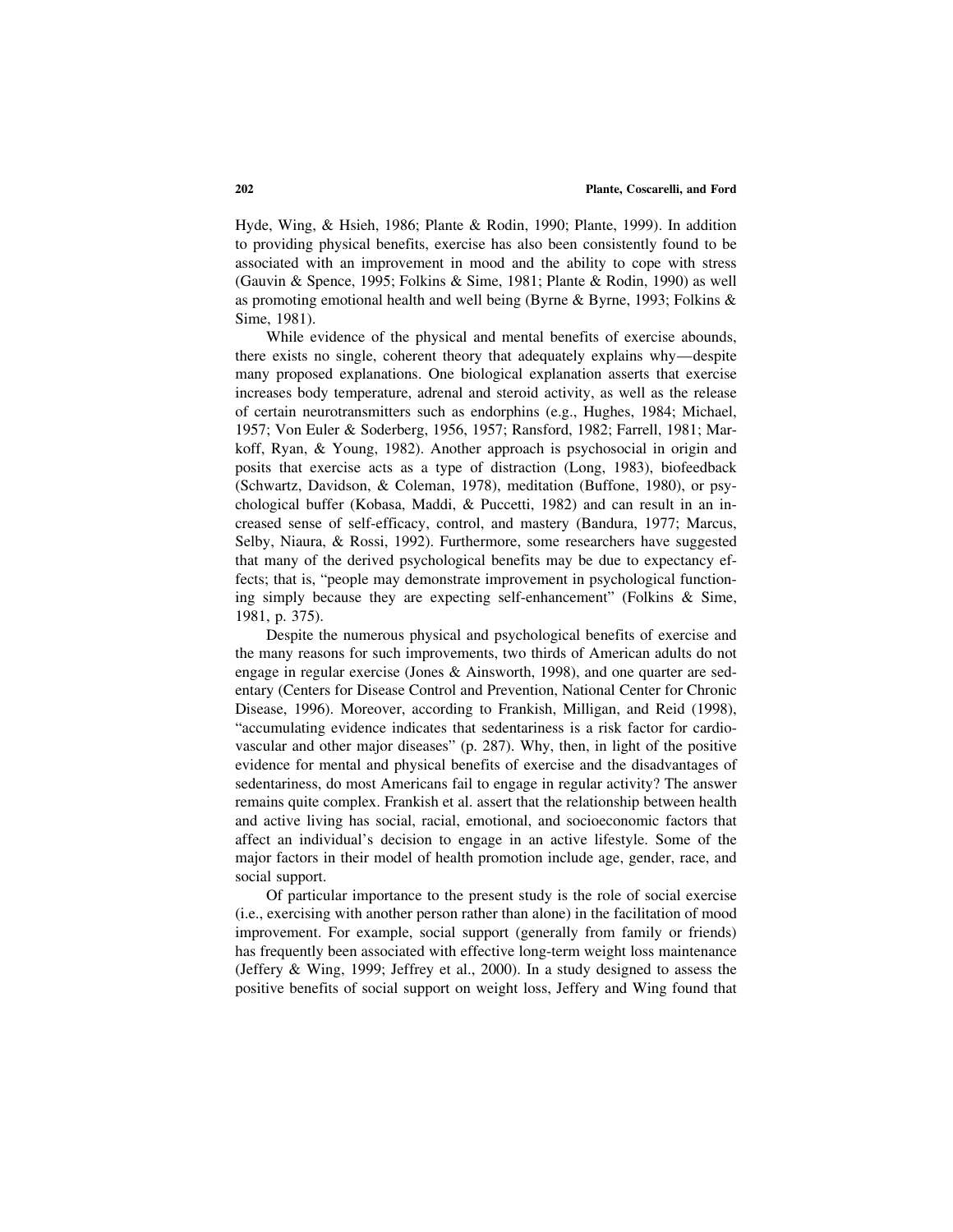those participants recruited alone for weight loss programs had a 76% completion rate and 24% maintained their weight loss, whereas those recruited with friends boasted a 95% completion rate and 66% maintained their weight loss in full for 6 months. Moreover, social support has been found to be helpful in smoking cessation; the most successful smoking cessation programs are those that are biopsychosocial and involve group support and social interventions (Hall, Munoz, Reus, & Sees, 1993; Hatsukami, Jensen, Allen, & Grillo, 1996; Hughes, 1993; Ockene, 1986).

Social support encourages people to engage in more healthy behaviors such as increasing adherence to medication regimens and increasing the likelihood that one will use health services (Kulik & Mahler, 1989). Moreover, social support has been found to improve psychological health in general by helping people cope with stress more successfully than they would without such support (Sarason, Sarason, & Gurung, 1997). The reverse of this also holds true: those who lack social support often experience higher levels of stress (Dunkel-Schetter & Wortman, 1981). Finally, social support also appears to decrease the likeliness of illness, and speeds recovery for those who are already ill (Kulik & Mahler, 1989; Wallston, Alagna, DeVellis, & DeVellis, 1983). These effects may be due in part to the beneficial nature of social support to the cardiovascular, endocrine, and immune systems (Seeman & McEwen, 1996; Uchino, Cacioppo, & Kiecolt-Glaser, 1996).

Since social support helps people lose weight and engage in more healthy behaviors, then exercising with others may not only help people maintain an exercise program but might also improve mood and psychological functioning. Specifically, exercise with others might improve psychological functioning due to the social support aspects of the activity. This might help to explain some of the reasons why exercise makes people feel better regardless of improved physiological changes that regular exercise provides. Although merely exercising with another person may not truly constitute social support, the social nature of group exercise (even with strangers such as in a health club) might contribute to an improved psychological effect.

The purpose of this study was to investigate further the contribution of social exercise on mood states. To our knowledge, no previous laboratory-based research has examined the relationship between social exercise and the psychological benefits of exercise. We define social exercise as completing an exercise workout in the presence of another exerciser doing the same activity (e.g., biking), with or without verbal communication between the participants. Participants completed a series of questionnaires examining mood states. Participants then were randomly assigned to one of three conditions: exercise alone (group 1), exercise with another person while not talking (group 2), and exercise with another person while talking (group 3). The rationale behind the differences of group 2 and 3 was to differentiate between the psychological effects of being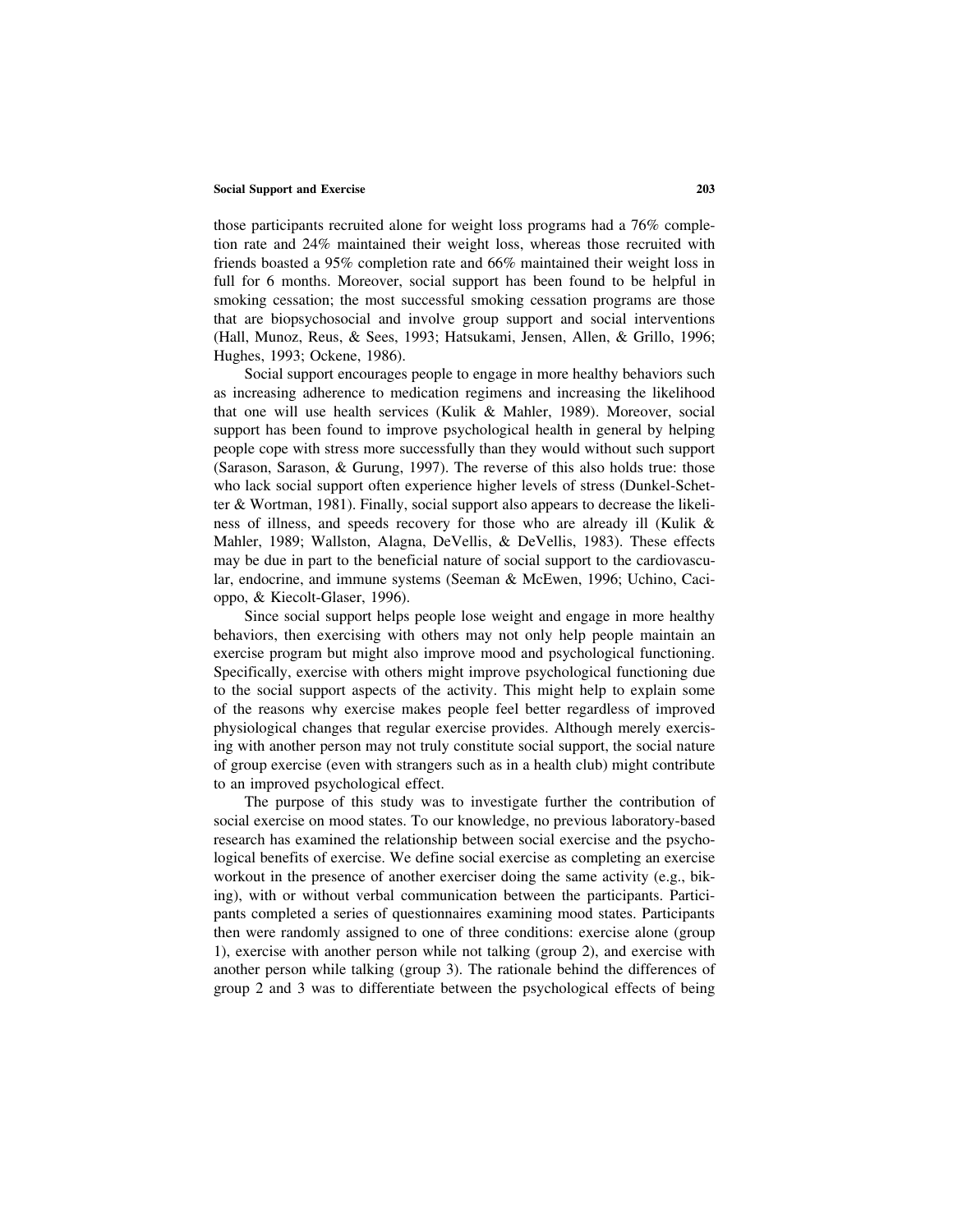in the mere presence of another person (group 2) and actually interacting with another person (group 3). Participants then exercised for 30 minutes at a moderate level (i.e., 60–70% maximum heart rate) on an exercise bicycle; their mood states were then reevaluated. We hypothesized that exercising with someone would result in more positive mood changes (e.g., increased calmness, decreased tension) than exercising alone.

# **METHOD**

### **Participants**

The sample of 136 introductory psychology university students (48 males and 88 females) ranged in age from 18 to 28 years  $(M = 18.94, SD = 1.32)$ . Participants had no injury or physical disability and were given course credit for their participation.

### **Measures**

During the orientation session, participants completed several questionnaires which assessed their levels of calmness, tiredness, tension, and energy.

*Perceived Physical Fitness Scale* (*PPFS*). This scale (Abadie, 1988) consists of 12 items using a 4-point scale assessing the perception of physical fitness (e.g., I am in good physical condition). Internal consistency using Cronbach's alpha is reported to be .78, and test-retest reliability is reported to be .92. Abadie reported that the test has excellent construct and concurrent validity and is not related to social desirability.

*Marlowe Crowne Social Desirability Scale* (*M*-*C SDS*). This scale (Crowne & Marlowe, 1960) is designed to measure social desirability or defensiveness and consists of 33 true-false statements. The Marlowe Crowne SDS has been found to maintain adequate internal consistency  $(KR-21 = .75)$  and construct validity (Crowne & Marlowe, 1960; Strahan & Gerbasi, 1972). Since previous research has indicated that social desirability or defensiveness may bias self-report (e.g., Crowne & Marlowe, 1960; Snyder, Harris, Anderson, & Holleran, 1991; Weinberger, 1991), the present study included this measure to evaluate and control for social desirability and defensiveness with participants' responses.

*Activation*-*Deactivation Adjective Check List* (*AD*-*ACL*). The AD-ACL (Thayer, 1967, 1978, 1986) is a brief and frequently used self-report checklist designed to measure momentary mood states. Thayer (1978, 1986) reports that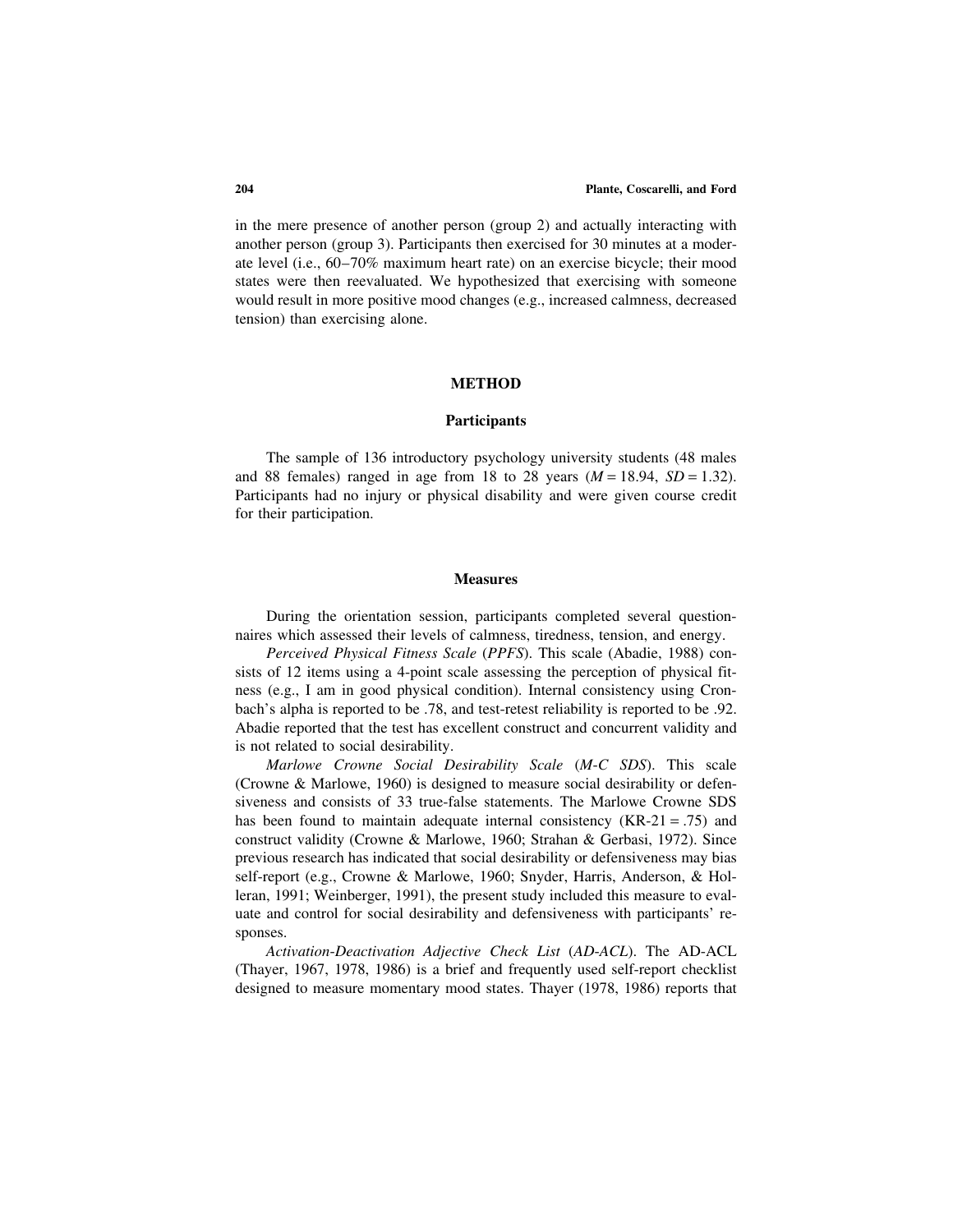the AD-ACL has adequate reliability and validity and has been validated in a number of psychophysiological and biopsychological investigations.

# **Procedure**

In order to inform participants about the procedures of the study, students were provided with an orientation session prior to their participation. All participants signed a consent form and were asked to complete several questionnaires. On completion of the questionnaires, participants then signed up for an exercise session with a female research assistant. Participants were randomly assigned to one of three conditions: riding a stationary exercise bike alone, riding a bike with another person while talking, and riding a bike with another person while not allowed to talk. Prior to the actual exercise, participants filled out a questionnaire assessing their levels of calmness, tension, tiredness, and energy using the AD-ACL. Participants were instructed to get on an exercise bike and were then attached to a heart rate monitor that clipped to their earlobe. Participants' heart rates were continually monitored by the heart rate monitor, and they were instructed to stay within a heartbeat range of 120–150 to maintain a moderate level of exercise (i.e., 60–70% maximum heart rate). They were also instructed to maintain a conversation with their partner or were told to remain silent depending on which condition they were assigned. Participants in the alone condition were given no such instructions. Participants were then instructed to ride the exercise bike for the duration of 30 minutes, with the first 5 minutes being a warm up and the last 5 minutes a cool down period. After the exercise, participants immediately completed the AD-ACL, which measured their tension, calmness, energy, and tiredness. They were given the same questionnaire to take home and complete later that day before bed. Participants were instructed to return the completed questionnaire to a drop box in the psychology department the following day.

# **RESULTS**

One hundred thirty-six participants were included in the data analysis. Means and standard deviations for age, perceived fitness, and social desirability by experimental condition and gender are shown in Table 1. AD-ACL mood scores (i.e., energy, tired, tension, calmness) assessed before and after exercise participation by experimental condition are presented in Table 2. Pearson productmoment correlation coefficients were calculated among salient variables and are reported in Table 3. Significant correlations are noted in the table. An examination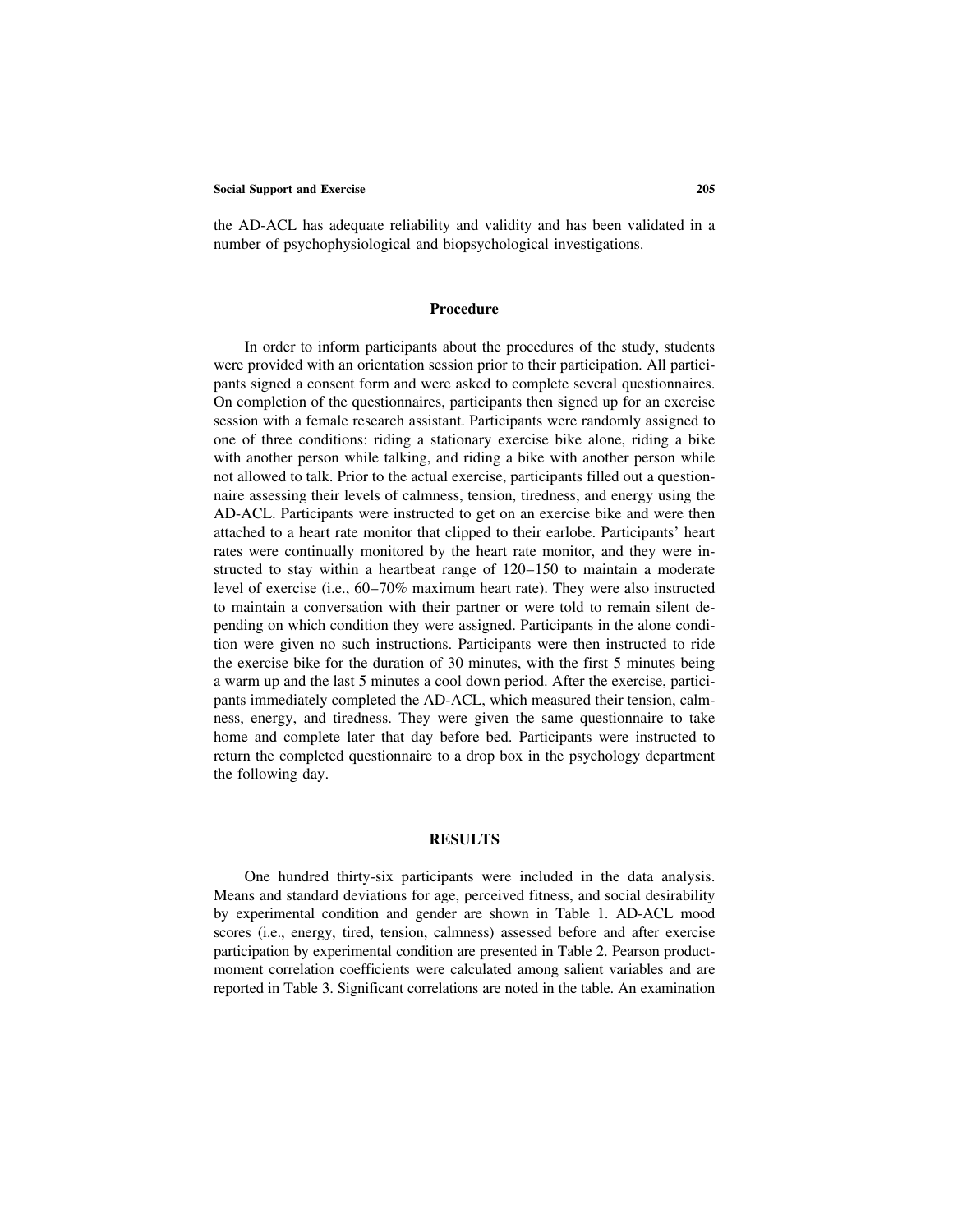|                          |       |        |       | Condition <sup>a</sup> |       |        |
|--------------------------|-------|--------|-------|------------------------|-------|--------|
|                          |       | 1      |       | $\overline{2}$         |       | 3      |
|                          | Male  | Female | Male  | Female                 | Male  | Female |
| Age                      |       |        |       |                        |       |        |
| Mean                     | 19.88 | 18.67  | 19.39 | 18.81                  | 18.92 | 18.56  |
| SD                       | 1.76  | 0.62   | 2.36  | 0.86                   | 1.32  | 0.63   |
| $\overline{N}$           | 17    | 15     | 18    | 32                     | 13    | 41     |
| $MC^b$                   |       |        |       |                        |       |        |
| Mean                     | 12.41 | 14.27  | 14.83 | 14.41                  | 16.31 | 15.2   |
| SD                       | 6.23  | 4.27   | 4.95  | 4.79                   | 3.61  | 4.66   |
| $\boldsymbol{N}$         | 17    | 15     | 18    | 32                     | 13    | 41     |
| <b>PPFS</b> <sup>c</sup> |       |        |       |                        |       |        |
| Mean                     | 34.71 | 30.47  | 38.83 | 33.53                  | 33.15 | 31.83  |
| SD                       | 5.73  | 8.54   | 4.87  | 5.16                   | 4.98  | 5.77   |
| N                        | 17    | 15     | 18    | 32                     | 13    | 41     |

**Table 1.** Means and Standard Deviations for Age, Social Desirability, and Perceived Physical Fitness

<sup>a</sup>Condition 1 = Exercise alone; Condition 2 = Exercise with someone, no talking; Condition 3 = Exercise with someone, with talking.

 $b<sup>b</sup>MC =$  Score reflects defensiveness as measured by the Marlowe Crowne Scale. Scores could potentially range from 1–30.

 $c<sup>c</sup>$  PPFS = Participants subjective reports of their estimated physical fitness levels as measured by the Perceived Physical Fitness Scale. Scores could potentially range from 12–48.

of the zero-order correlations revealed that perceived fitness and social desirability were unrelated to any of the AD-ACL mood measures (all *p*'s > .05).

As a manipulation check, a series of within-subject repeated measure analysis of variance (ANOVA) procedures were conducted to ensure that participants generally felt better after exercise than before exercise. Participants generally experienced more self-reported energy and calmness and less tiredness as reported by AD-ACL mood scores following exercise than before exercise (all *p*'s < .05). However, tension scores failed to reach statistical significance (*p*'s > .05). Thus, exercise appeared to have an immediate positive impact on energy, calmness, and tired scores but not for tension scores.

ANOVA procedures were conducted to examine potential group differences in perceived fitness and social desirability. A 3 (Exercise Condition)  $\times$  2 (Gender) ANOVA conducted on the perceived fitness measure failed to reach statistical significance for any between-subject main or interaction effects. Thus, neither exercise condition nor gender were related to perceived fitness. A 3 (Exercise Condition)  $\times$  2 (Gender) ANOVA conducted on the social desirability measure also failed to reach statistical significance for any between-subject main or interaction effects. Thus, neither exercise condition nor gender was related to social desirability. Since neither perceived fitness nor social desirability was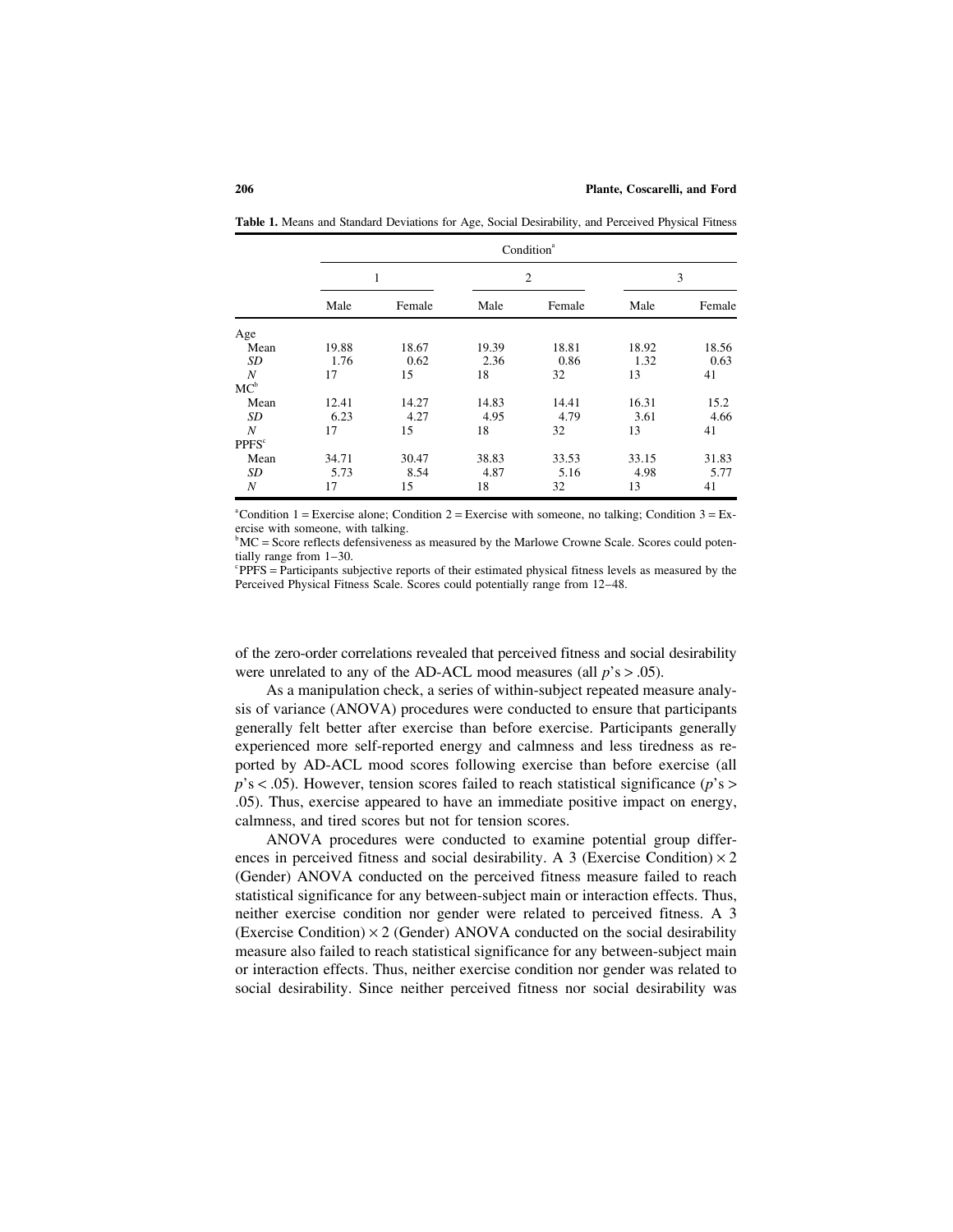| $\mathbf{1}$<br>$\overline{2}$<br>3<br>Male<br>Male<br>Male<br>Female<br>Female<br>Female<br>ENERGY1 <sup>ª</sup><br>Mean<br>13.65<br>12.60<br>12.00<br>11.78<br>11.00<br>10.66<br>SD<br>3.72<br>3.85<br>2.66<br>2.81<br>3.79<br>2.43<br>17.00<br>15.00<br>Ν<br>18.00<br>32.00<br>13.00<br>41.00<br>TIRED1 <sup>b</sup><br>12.33<br>13.94<br>Mean<br>10.65<br>10.28<br>11.00<br>13.10<br>SD<br>4.21<br>4.20<br>3.85<br>4.23<br>4.38<br>3.88<br>N<br>17.00<br>15.00<br>18.00<br>32.00<br>13.00<br>41.00<br>CALM1 <sup>c</sup><br>Mean<br>10.24<br>10.27<br>33.15<br>31.83<br>33.83<br>33.53<br><b>SD</b><br>3.29<br>3.28<br>4.98<br>5.77<br>4.87<br>5.16<br>$\boldsymbol{N}$<br>17.00<br>15.00<br>18.00<br>32.00<br>13.00<br>41.00<br>TENSION1 <sup>d</sup><br>9.60<br>8.44<br>9.03<br>Mean<br>9.18<br>8.31<br>8.83<br>SD<br>2.86<br>3.25<br>2.36<br>2.98<br>2.60<br>3.16<br>$\boldsymbol{N}$<br>17.00<br>15.00<br>18.00<br>32.00<br>13.00<br>41.00<br><b>Immediately After Exercise</b><br>15.06<br>13.03<br>14.31<br>Mean<br>13.00<br>15.78<br>14.76<br>SD<br>3.49<br>2.37<br>3.59<br>2.59<br>3.40<br>5.03<br>$\boldsymbol{N}$<br>17.00<br>15.00<br>18.00<br>32.00<br>13.00<br>41.00<br>TIRED <sub>2</sub><br>Mean<br>7.94<br>8.40<br>7.44<br>10.63<br>7.54<br>9.80<br>SD<br>3.56<br>3.40<br>3.53<br>2.22<br>3.53<br>3.10<br>$\boldsymbol{N}$<br>17.00<br>15.00<br>18.00<br>32.00<br>13.00<br>41.00<br>CALM2<br>Mean<br>9.12<br>9.33<br>10.17<br>10.25<br>11.46<br>9.15<br>SD<br>2.18<br>2.60<br>3.18<br>3.76<br>2.81<br>2.61<br>N<br>17.00<br>15.00<br>18.00<br>32.00<br>13.00<br>41.00<br><b>TENSION2</b><br>9.06<br>9.06<br>Mean<br>7.73<br>8.34<br>8.84<br>8.78<br><b>SD</b><br>2.82<br>2.15<br>2.53<br>2.87<br>1.81<br>2.57<br>$\boldsymbol{N}$<br>17.00<br>15.00<br>18.00<br>32.00<br>13.00<br>41.00<br><b>Before Bed</b><br><b>ENERGY3</b><br>13.06<br>9.90<br>Mean<br>11.47<br>9.22<br>11.25<br>10.23<br><b>SD</b><br>4.94<br>3.93<br>3.92<br>5.18<br>4.48<br>3.65<br>$\boldsymbol{N}$<br>18.00<br>17.00<br>15.00<br>32.00<br>13.00<br>41.00<br>TIRED3<br>Mean<br>9.88<br>9.53<br>14.56<br>12.84<br>12.00<br>14.39<br>SD<br>4.78<br>3.50<br>4.15<br>4.41<br>4.69<br>4.17<br>$\boldsymbol{N}$<br>17.00<br>15.00<br>18.00<br>32.00<br>13.00<br>41.00<br>CALM3<br>Mean<br>10.71<br>11.20<br>15.17<br>11.69<br>12.68<br>11.69<br>SD<br>3.89<br>3.10<br>2.81<br>3.15<br>3.64<br>2.86<br>N<br>15.00<br>18.00<br>17.00<br>32.00<br>13.00<br>41.00<br>9.41<br>8.20<br>6.61<br>8.34<br>8.62<br>Mean<br>8.22<br>SD<br>4.23<br>3.97<br>2.20<br>2.82<br>2.36<br>3.17<br>15.00<br>Ν<br>17.00<br>18.00<br>32.00<br>13.00<br>41.00 |                        |  | Condition |  |
|------------------------------------------------------------------------------------------------------------------------------------------------------------------------------------------------------------------------------------------------------------------------------------------------------------------------------------------------------------------------------------------------------------------------------------------------------------------------------------------------------------------------------------------------------------------------------------------------------------------------------------------------------------------------------------------------------------------------------------------------------------------------------------------------------------------------------------------------------------------------------------------------------------------------------------------------------------------------------------------------------------------------------------------------------------------------------------------------------------------------------------------------------------------------------------------------------------------------------------------------------------------------------------------------------------------------------------------------------------------------------------------------------------------------------------------------------------------------------------------------------------------------------------------------------------------------------------------------------------------------------------------------------------------------------------------------------------------------------------------------------------------------------------------------------------------------------------------------------------------------------------------------------------------------------------------------------------------------------------------------------------------------------------------------------------------------------------------------------------------------------------------------------------------------------------------------------------------------------------------------------------------------------------------------------------------------------------------------------------------------------------------------------------------------------------------------------------------------------------------------------------------------------------------------------------------------------------------------------------------------------|------------------------|--|-----------|--|
|                                                                                                                                                                                                                                                                                                                                                                                                                                                                                                                                                                                                                                                                                                                                                                                                                                                                                                                                                                                                                                                                                                                                                                                                                                                                                                                                                                                                                                                                                                                                                                                                                                                                                                                                                                                                                                                                                                                                                                                                                                                                                                                                                                                                                                                                                                                                                                                                                                                                                                                                                                                                                              |                        |  |           |  |
|                                                                                                                                                                                                                                                                                                                                                                                                                                                                                                                                                                                                                                                                                                                                                                                                                                                                                                                                                                                                                                                                                                                                                                                                                                                                                                                                                                                                                                                                                                                                                                                                                                                                                                                                                                                                                                                                                                                                                                                                                                                                                                                                                                                                                                                                                                                                                                                                                                                                                                                                                                                                                              |                        |  |           |  |
|                                                                                                                                                                                                                                                                                                                                                                                                                                                                                                                                                                                                                                                                                                                                                                                                                                                                                                                                                                                                                                                                                                                                                                                                                                                                                                                                                                                                                                                                                                                                                                                                                                                                                                                                                                                                                                                                                                                                                                                                                                                                                                                                                                                                                                                                                                                                                                                                                                                                                                                                                                                                                              | <b>Before Exercise</b> |  |           |  |
|                                                                                                                                                                                                                                                                                                                                                                                                                                                                                                                                                                                                                                                                                                                                                                                                                                                                                                                                                                                                                                                                                                                                                                                                                                                                                                                                                                                                                                                                                                                                                                                                                                                                                                                                                                                                                                                                                                                                                                                                                                                                                                                                                                                                                                                                                                                                                                                                                                                                                                                                                                                                                              |                        |  |           |  |
|                                                                                                                                                                                                                                                                                                                                                                                                                                                                                                                                                                                                                                                                                                                                                                                                                                                                                                                                                                                                                                                                                                                                                                                                                                                                                                                                                                                                                                                                                                                                                                                                                                                                                                                                                                                                                                                                                                                                                                                                                                                                                                                                                                                                                                                                                                                                                                                                                                                                                                                                                                                                                              |                        |  |           |  |
|                                                                                                                                                                                                                                                                                                                                                                                                                                                                                                                                                                                                                                                                                                                                                                                                                                                                                                                                                                                                                                                                                                                                                                                                                                                                                                                                                                                                                                                                                                                                                                                                                                                                                                                                                                                                                                                                                                                                                                                                                                                                                                                                                                                                                                                                                                                                                                                                                                                                                                                                                                                                                              |                        |  |           |  |
|                                                                                                                                                                                                                                                                                                                                                                                                                                                                                                                                                                                                                                                                                                                                                                                                                                                                                                                                                                                                                                                                                                                                                                                                                                                                                                                                                                                                                                                                                                                                                                                                                                                                                                                                                                                                                                                                                                                                                                                                                                                                                                                                                                                                                                                                                                                                                                                                                                                                                                                                                                                                                              |                        |  |           |  |
|                                                                                                                                                                                                                                                                                                                                                                                                                                                                                                                                                                                                                                                                                                                                                                                                                                                                                                                                                                                                                                                                                                                                                                                                                                                                                                                                                                                                                                                                                                                                                                                                                                                                                                                                                                                                                                                                                                                                                                                                                                                                                                                                                                                                                                                                                                                                                                                                                                                                                                                                                                                                                              |                        |  |           |  |
|                                                                                                                                                                                                                                                                                                                                                                                                                                                                                                                                                                                                                                                                                                                                                                                                                                                                                                                                                                                                                                                                                                                                                                                                                                                                                                                                                                                                                                                                                                                                                                                                                                                                                                                                                                                                                                                                                                                                                                                                                                                                                                                                                                                                                                                                                                                                                                                                                                                                                                                                                                                                                              |                        |  |           |  |
|                                                                                                                                                                                                                                                                                                                                                                                                                                                                                                                                                                                                                                                                                                                                                                                                                                                                                                                                                                                                                                                                                                                                                                                                                                                                                                                                                                                                                                                                                                                                                                                                                                                                                                                                                                                                                                                                                                                                                                                                                                                                                                                                                                                                                                                                                                                                                                                                                                                                                                                                                                                                                              |                        |  |           |  |
|                                                                                                                                                                                                                                                                                                                                                                                                                                                                                                                                                                                                                                                                                                                                                                                                                                                                                                                                                                                                                                                                                                                                                                                                                                                                                                                                                                                                                                                                                                                                                                                                                                                                                                                                                                                                                                                                                                                                                                                                                                                                                                                                                                                                                                                                                                                                                                                                                                                                                                                                                                                                                              |                        |  |           |  |
|                                                                                                                                                                                                                                                                                                                                                                                                                                                                                                                                                                                                                                                                                                                                                                                                                                                                                                                                                                                                                                                                                                                                                                                                                                                                                                                                                                                                                                                                                                                                                                                                                                                                                                                                                                                                                                                                                                                                                                                                                                                                                                                                                                                                                                                                                                                                                                                                                                                                                                                                                                                                                              |                        |  |           |  |
|                                                                                                                                                                                                                                                                                                                                                                                                                                                                                                                                                                                                                                                                                                                                                                                                                                                                                                                                                                                                                                                                                                                                                                                                                                                                                                                                                                                                                                                                                                                                                                                                                                                                                                                                                                                                                                                                                                                                                                                                                                                                                                                                                                                                                                                                                                                                                                                                                                                                                                                                                                                                                              |                        |  |           |  |
|                                                                                                                                                                                                                                                                                                                                                                                                                                                                                                                                                                                                                                                                                                                                                                                                                                                                                                                                                                                                                                                                                                                                                                                                                                                                                                                                                                                                                                                                                                                                                                                                                                                                                                                                                                                                                                                                                                                                                                                                                                                                                                                                                                                                                                                                                                                                                                                                                                                                                                                                                                                                                              |                        |  |           |  |
|                                                                                                                                                                                                                                                                                                                                                                                                                                                                                                                                                                                                                                                                                                                                                                                                                                                                                                                                                                                                                                                                                                                                                                                                                                                                                                                                                                                                                                                                                                                                                                                                                                                                                                                                                                                                                                                                                                                                                                                                                                                                                                                                                                                                                                                                                                                                                                                                                                                                                                                                                                                                                              |                        |  |           |  |
|                                                                                                                                                                                                                                                                                                                                                                                                                                                                                                                                                                                                                                                                                                                                                                                                                                                                                                                                                                                                                                                                                                                                                                                                                                                                                                                                                                                                                                                                                                                                                                                                                                                                                                                                                                                                                                                                                                                                                                                                                                                                                                                                                                                                                                                                                                                                                                                                                                                                                                                                                                                                                              |                        |  |           |  |
|                                                                                                                                                                                                                                                                                                                                                                                                                                                                                                                                                                                                                                                                                                                                                                                                                                                                                                                                                                                                                                                                                                                                                                                                                                                                                                                                                                                                                                                                                                                                                                                                                                                                                                                                                                                                                                                                                                                                                                                                                                                                                                                                                                                                                                                                                                                                                                                                                                                                                                                                                                                                                              |                        |  |           |  |
|                                                                                                                                                                                                                                                                                                                                                                                                                                                                                                                                                                                                                                                                                                                                                                                                                                                                                                                                                                                                                                                                                                                                                                                                                                                                                                                                                                                                                                                                                                                                                                                                                                                                                                                                                                                                                                                                                                                                                                                                                                                                                                                                                                                                                                                                                                                                                                                                                                                                                                                                                                                                                              |                        |  |           |  |
|                                                                                                                                                                                                                                                                                                                                                                                                                                                                                                                                                                                                                                                                                                                                                                                                                                                                                                                                                                                                                                                                                                                                                                                                                                                                                                                                                                                                                                                                                                                                                                                                                                                                                                                                                                                                                                                                                                                                                                                                                                                                                                                                                                                                                                                                                                                                                                                                                                                                                                                                                                                                                              |                        |  |           |  |
|                                                                                                                                                                                                                                                                                                                                                                                                                                                                                                                                                                                                                                                                                                                                                                                                                                                                                                                                                                                                                                                                                                                                                                                                                                                                                                                                                                                                                                                                                                                                                                                                                                                                                                                                                                                                                                                                                                                                                                                                                                                                                                                                                                                                                                                                                                                                                                                                                                                                                                                                                                                                                              |                        |  |           |  |
|                                                                                                                                                                                                                                                                                                                                                                                                                                                                                                                                                                                                                                                                                                                                                                                                                                                                                                                                                                                                                                                                                                                                                                                                                                                                                                                                                                                                                                                                                                                                                                                                                                                                                                                                                                                                                                                                                                                                                                                                                                                                                                                                                                                                                                                                                                                                                                                                                                                                                                                                                                                                                              | <b>ENERGY2</b>         |  |           |  |
|                                                                                                                                                                                                                                                                                                                                                                                                                                                                                                                                                                                                                                                                                                                                                                                                                                                                                                                                                                                                                                                                                                                                                                                                                                                                                                                                                                                                                                                                                                                                                                                                                                                                                                                                                                                                                                                                                                                                                                                                                                                                                                                                                                                                                                                                                                                                                                                                                                                                                                                                                                                                                              |                        |  |           |  |
|                                                                                                                                                                                                                                                                                                                                                                                                                                                                                                                                                                                                                                                                                                                                                                                                                                                                                                                                                                                                                                                                                                                                                                                                                                                                                                                                                                                                                                                                                                                                                                                                                                                                                                                                                                                                                                                                                                                                                                                                                                                                                                                                                                                                                                                                                                                                                                                                                                                                                                                                                                                                                              |                        |  |           |  |
|                                                                                                                                                                                                                                                                                                                                                                                                                                                                                                                                                                                                                                                                                                                                                                                                                                                                                                                                                                                                                                                                                                                                                                                                                                                                                                                                                                                                                                                                                                                                                                                                                                                                                                                                                                                                                                                                                                                                                                                                                                                                                                                                                                                                                                                                                                                                                                                                                                                                                                                                                                                                                              |                        |  |           |  |
|                                                                                                                                                                                                                                                                                                                                                                                                                                                                                                                                                                                                                                                                                                                                                                                                                                                                                                                                                                                                                                                                                                                                                                                                                                                                                                                                                                                                                                                                                                                                                                                                                                                                                                                                                                                                                                                                                                                                                                                                                                                                                                                                                                                                                                                                                                                                                                                                                                                                                                                                                                                                                              |                        |  |           |  |
|                                                                                                                                                                                                                                                                                                                                                                                                                                                                                                                                                                                                                                                                                                                                                                                                                                                                                                                                                                                                                                                                                                                                                                                                                                                                                                                                                                                                                                                                                                                                                                                                                                                                                                                                                                                                                                                                                                                                                                                                                                                                                                                                                                                                                                                                                                                                                                                                                                                                                                                                                                                                                              |                        |  |           |  |
|                                                                                                                                                                                                                                                                                                                                                                                                                                                                                                                                                                                                                                                                                                                                                                                                                                                                                                                                                                                                                                                                                                                                                                                                                                                                                                                                                                                                                                                                                                                                                                                                                                                                                                                                                                                                                                                                                                                                                                                                                                                                                                                                                                                                                                                                                                                                                                                                                                                                                                                                                                                                                              |                        |  |           |  |
|                                                                                                                                                                                                                                                                                                                                                                                                                                                                                                                                                                                                                                                                                                                                                                                                                                                                                                                                                                                                                                                                                                                                                                                                                                                                                                                                                                                                                                                                                                                                                                                                                                                                                                                                                                                                                                                                                                                                                                                                                                                                                                                                                                                                                                                                                                                                                                                                                                                                                                                                                                                                                              |                        |  |           |  |
|                                                                                                                                                                                                                                                                                                                                                                                                                                                                                                                                                                                                                                                                                                                                                                                                                                                                                                                                                                                                                                                                                                                                                                                                                                                                                                                                                                                                                                                                                                                                                                                                                                                                                                                                                                                                                                                                                                                                                                                                                                                                                                                                                                                                                                                                                                                                                                                                                                                                                                                                                                                                                              |                        |  |           |  |
|                                                                                                                                                                                                                                                                                                                                                                                                                                                                                                                                                                                                                                                                                                                                                                                                                                                                                                                                                                                                                                                                                                                                                                                                                                                                                                                                                                                                                                                                                                                                                                                                                                                                                                                                                                                                                                                                                                                                                                                                                                                                                                                                                                                                                                                                                                                                                                                                                                                                                                                                                                                                                              |                        |  |           |  |
|                                                                                                                                                                                                                                                                                                                                                                                                                                                                                                                                                                                                                                                                                                                                                                                                                                                                                                                                                                                                                                                                                                                                                                                                                                                                                                                                                                                                                                                                                                                                                                                                                                                                                                                                                                                                                                                                                                                                                                                                                                                                                                                                                                                                                                                                                                                                                                                                                                                                                                                                                                                                                              |                        |  |           |  |
|                                                                                                                                                                                                                                                                                                                                                                                                                                                                                                                                                                                                                                                                                                                                                                                                                                                                                                                                                                                                                                                                                                                                                                                                                                                                                                                                                                                                                                                                                                                                                                                                                                                                                                                                                                                                                                                                                                                                                                                                                                                                                                                                                                                                                                                                                                                                                                                                                                                                                                                                                                                                                              |                        |  |           |  |
|                                                                                                                                                                                                                                                                                                                                                                                                                                                                                                                                                                                                                                                                                                                                                                                                                                                                                                                                                                                                                                                                                                                                                                                                                                                                                                                                                                                                                                                                                                                                                                                                                                                                                                                                                                                                                                                                                                                                                                                                                                                                                                                                                                                                                                                                                                                                                                                                                                                                                                                                                                                                                              |                        |  |           |  |
|                                                                                                                                                                                                                                                                                                                                                                                                                                                                                                                                                                                                                                                                                                                                                                                                                                                                                                                                                                                                                                                                                                                                                                                                                                                                                                                                                                                                                                                                                                                                                                                                                                                                                                                                                                                                                                                                                                                                                                                                                                                                                                                                                                                                                                                                                                                                                                                                                                                                                                                                                                                                                              |                        |  |           |  |
|                                                                                                                                                                                                                                                                                                                                                                                                                                                                                                                                                                                                                                                                                                                                                                                                                                                                                                                                                                                                                                                                                                                                                                                                                                                                                                                                                                                                                                                                                                                                                                                                                                                                                                                                                                                                                                                                                                                                                                                                                                                                                                                                                                                                                                                                                                                                                                                                                                                                                                                                                                                                                              |                        |  |           |  |
|                                                                                                                                                                                                                                                                                                                                                                                                                                                                                                                                                                                                                                                                                                                                                                                                                                                                                                                                                                                                                                                                                                                                                                                                                                                                                                                                                                                                                                                                                                                                                                                                                                                                                                                                                                                                                                                                                                                                                                                                                                                                                                                                                                                                                                                                                                                                                                                                                                                                                                                                                                                                                              |                        |  |           |  |
|                                                                                                                                                                                                                                                                                                                                                                                                                                                                                                                                                                                                                                                                                                                                                                                                                                                                                                                                                                                                                                                                                                                                                                                                                                                                                                                                                                                                                                                                                                                                                                                                                                                                                                                                                                                                                                                                                                                                                                                                                                                                                                                                                                                                                                                                                                                                                                                                                                                                                                                                                                                                                              |                        |  |           |  |
|                                                                                                                                                                                                                                                                                                                                                                                                                                                                                                                                                                                                                                                                                                                                                                                                                                                                                                                                                                                                                                                                                                                                                                                                                                                                                                                                                                                                                                                                                                                                                                                                                                                                                                                                                                                                                                                                                                                                                                                                                                                                                                                                                                                                                                                                                                                                                                                                                                                                                                                                                                                                                              |                        |  |           |  |
|                                                                                                                                                                                                                                                                                                                                                                                                                                                                                                                                                                                                                                                                                                                                                                                                                                                                                                                                                                                                                                                                                                                                                                                                                                                                                                                                                                                                                                                                                                                                                                                                                                                                                                                                                                                                                                                                                                                                                                                                                                                                                                                                                                                                                                                                                                                                                                                                                                                                                                                                                                                                                              |                        |  |           |  |
|                                                                                                                                                                                                                                                                                                                                                                                                                                                                                                                                                                                                                                                                                                                                                                                                                                                                                                                                                                                                                                                                                                                                                                                                                                                                                                                                                                                                                                                                                                                                                                                                                                                                                                                                                                                                                                                                                                                                                                                                                                                                                                                                                                                                                                                                                                                                                                                                                                                                                                                                                                                                                              |                        |  |           |  |
|                                                                                                                                                                                                                                                                                                                                                                                                                                                                                                                                                                                                                                                                                                                                                                                                                                                                                                                                                                                                                                                                                                                                                                                                                                                                                                                                                                                                                                                                                                                                                                                                                                                                                                                                                                                                                                                                                                                                                                                                                                                                                                                                                                                                                                                                                                                                                                                                                                                                                                                                                                                                                              |                        |  |           |  |
|                                                                                                                                                                                                                                                                                                                                                                                                                                                                                                                                                                                                                                                                                                                                                                                                                                                                                                                                                                                                                                                                                                                                                                                                                                                                                                                                                                                                                                                                                                                                                                                                                                                                                                                                                                                                                                                                                                                                                                                                                                                                                                                                                                                                                                                                                                                                                                                                                                                                                                                                                                                                                              |                        |  |           |  |
|                                                                                                                                                                                                                                                                                                                                                                                                                                                                                                                                                                                                                                                                                                                                                                                                                                                                                                                                                                                                                                                                                                                                                                                                                                                                                                                                                                                                                                                                                                                                                                                                                                                                                                                                                                                                                                                                                                                                                                                                                                                                                                                                                                                                                                                                                                                                                                                                                                                                                                                                                                                                                              |                        |  |           |  |
|                                                                                                                                                                                                                                                                                                                                                                                                                                                                                                                                                                                                                                                                                                                                                                                                                                                                                                                                                                                                                                                                                                                                                                                                                                                                                                                                                                                                                                                                                                                                                                                                                                                                                                                                                                                                                                                                                                                                                                                                                                                                                                                                                                                                                                                                                                                                                                                                                                                                                                                                                                                                                              |                        |  |           |  |
|                                                                                                                                                                                                                                                                                                                                                                                                                                                                                                                                                                                                                                                                                                                                                                                                                                                                                                                                                                                                                                                                                                                                                                                                                                                                                                                                                                                                                                                                                                                                                                                                                                                                                                                                                                                                                                                                                                                                                                                                                                                                                                                                                                                                                                                                                                                                                                                                                                                                                                                                                                                                                              |                        |  |           |  |
|                                                                                                                                                                                                                                                                                                                                                                                                                                                                                                                                                                                                                                                                                                                                                                                                                                                                                                                                                                                                                                                                                                                                                                                                                                                                                                                                                                                                                                                                                                                                                                                                                                                                                                                                                                                                                                                                                                                                                                                                                                                                                                                                                                                                                                                                                                                                                                                                                                                                                                                                                                                                                              |                        |  |           |  |
|                                                                                                                                                                                                                                                                                                                                                                                                                                                                                                                                                                                                                                                                                                                                                                                                                                                                                                                                                                                                                                                                                                                                                                                                                                                                                                                                                                                                                                                                                                                                                                                                                                                                                                                                                                                                                                                                                                                                                                                                                                                                                                                                                                                                                                                                                                                                                                                                                                                                                                                                                                                                                              |                        |  |           |  |
|                                                                                                                                                                                                                                                                                                                                                                                                                                                                                                                                                                                                                                                                                                                                                                                                                                                                                                                                                                                                                                                                                                                                                                                                                                                                                                                                                                                                                                                                                                                                                                                                                                                                                                                                                                                                                                                                                                                                                                                                                                                                                                                                                                                                                                                                                                                                                                                                                                                                                                                                                                                                                              |                        |  |           |  |
|                                                                                                                                                                                                                                                                                                                                                                                                                                                                                                                                                                                                                                                                                                                                                                                                                                                                                                                                                                                                                                                                                                                                                                                                                                                                                                                                                                                                                                                                                                                                                                                                                                                                                                                                                                                                                                                                                                                                                                                                                                                                                                                                                                                                                                                                                                                                                                                                                                                                                                                                                                                                                              |                        |  |           |  |
|                                                                                                                                                                                                                                                                                                                                                                                                                                                                                                                                                                                                                                                                                                                                                                                                                                                                                                                                                                                                                                                                                                                                                                                                                                                                                                                                                                                                                                                                                                                                                                                                                                                                                                                                                                                                                                                                                                                                                                                                                                                                                                                                                                                                                                                                                                                                                                                                                                                                                                                                                                                                                              |                        |  |           |  |
|                                                                                                                                                                                                                                                                                                                                                                                                                                                                                                                                                                                                                                                                                                                                                                                                                                                                                                                                                                                                                                                                                                                                                                                                                                                                                                                                                                                                                                                                                                                                                                                                                                                                                                                                                                                                                                                                                                                                                                                                                                                                                                                                                                                                                                                                                                                                                                                                                                                                                                                                                                                                                              | <b>TENSION3</b>        |  |           |  |
|                                                                                                                                                                                                                                                                                                                                                                                                                                                                                                                                                                                                                                                                                                                                                                                                                                                                                                                                                                                                                                                                                                                                                                                                                                                                                                                                                                                                                                                                                                                                                                                                                                                                                                                                                                                                                                                                                                                                                                                                                                                                                                                                                                                                                                                                                                                                                                                                                                                                                                                                                                                                                              |                        |  |           |  |
|                                                                                                                                                                                                                                                                                                                                                                                                                                                                                                                                                                                                                                                                                                                                                                                                                                                                                                                                                                                                                                                                                                                                                                                                                                                                                                                                                                                                                                                                                                                                                                                                                                                                                                                                                                                                                                                                                                                                                                                                                                                                                                                                                                                                                                                                                                                                                                                                                                                                                                                                                                                                                              |                        |  |           |  |
|                                                                                                                                                                                                                                                                                                                                                                                                                                                                                                                                                                                                                                                                                                                                                                                                                                                                                                                                                                                                                                                                                                                                                                                                                                                                                                                                                                                                                                                                                                                                                                                                                                                                                                                                                                                                                                                                                                                                                                                                                                                                                                                                                                                                                                                                                                                                                                                                                                                                                                                                                                                                                              |                        |  |           |  |

**Table 2.** Means and Standard Deviations for Energy, Tired, Calm, and Tension Variables

a, b, c, dEnergy, Tired, Calm, Tension scores as measured by the AD-ACL. Scores could potentially range from 1–20.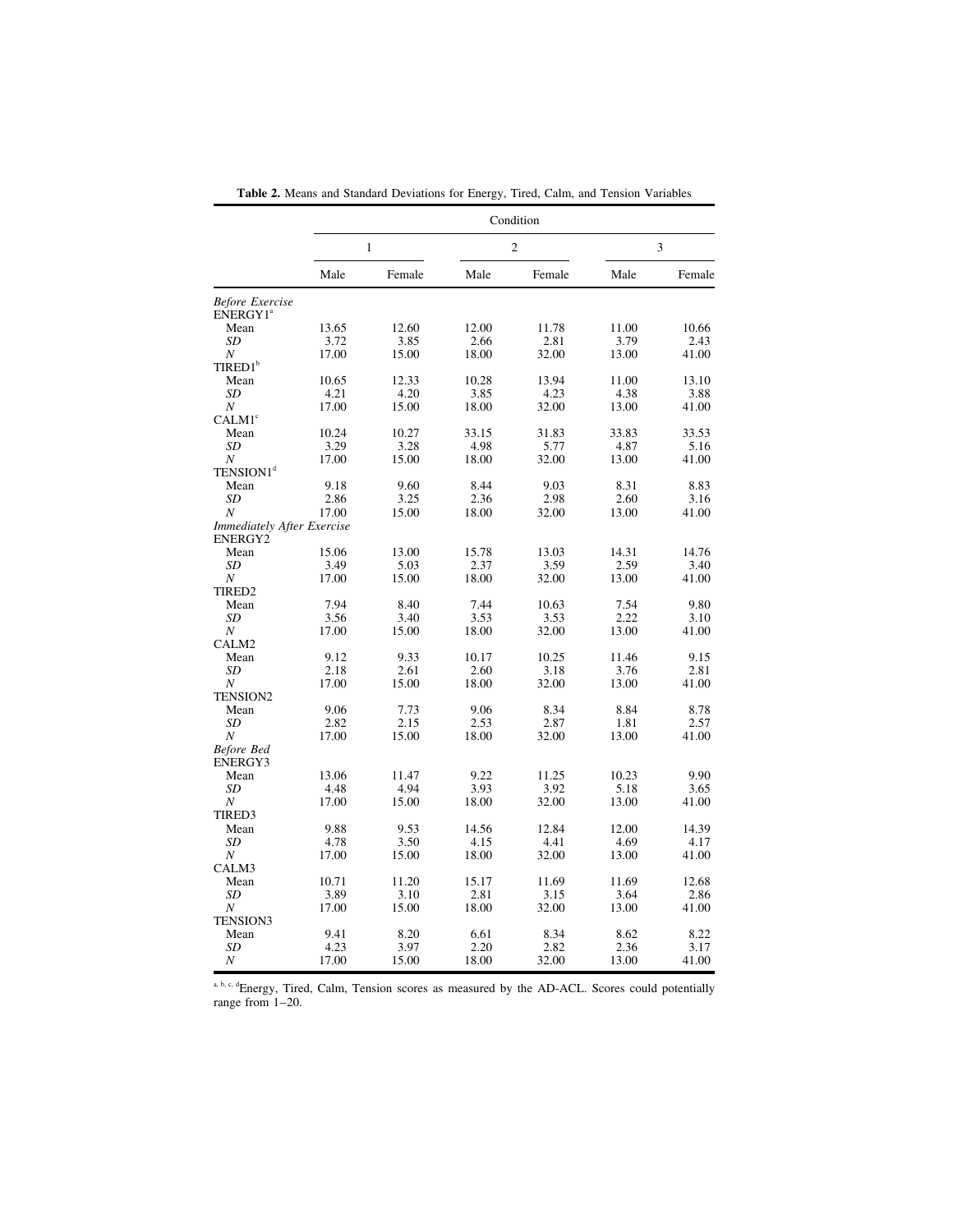|                                                                                                                                                                                                                                                                                                                                                                                                                                                                       | PPFS |                                                                                                                                                                                                                                                                                                                            |                                                             |                                           |                                                                                                                                                                                                                                                                                                               |                                                                    |                                            |                                                |                  |                    | MC ENERGYI TIREDI TENSEI CALMI ENERGY2 TIRED2 TENSE2 CALM2 ENERGY3 TIRED3 TENSE3 CALM3 |
|-----------------------------------------------------------------------------------------------------------------------------------------------------------------------------------------------------------------------------------------------------------------------------------------------------------------------------------------------------------------------------------------------------------------------------------------------------------------------|------|----------------------------------------------------------------------------------------------------------------------------------------------------------------------------------------------------------------------------------------------------------------------------------------------------------------------------|-------------------------------------------------------------|-------------------------------------------|---------------------------------------------------------------------------------------------------------------------------------------------------------------------------------------------------------------------------------------------------------------------------------------------------------------|--------------------------------------------------------------------|--------------------------------------------|------------------------------------------------|------------------|--------------------|----------------------------------------------------------------------------------------|
| $\begin{array}{l} \text{ERERGY1} \\ \text{THEED1} \\ \text{THEB1} \\ \text{CALM} \\ \text{ERRGT2} \\ \text{ERRGT2} \\ \text{ERGYZ} \\ \text{CALM} \\ \text{THEB2} \\ \text{CALM} \\ \text{DRT} \\ \text{DRT} \\ \text{DRT} \\ \text{DRT} \\ \text{DRT} \\ \text{DRT} \\ \text{DRT} \\ \text{DRT} \\ \text{DRT} \\ \text{DRT} \\ \text{DRT} \\ \text{DRT} \\ \text{DRT} \\ \text{DRT} \\ \text{DRT} \\ \text{DRT} \\ \text{DRT} \\ \text{DRT} \\ \text{$<br><b>SHd</b> |      | $\begin{array}{l} 2185 \\ 2185 \\ 1195 \\ 1195 \\ 1195 \\ 1195 \\ 1195 \\ 1195 \\ 1195 \\ 1195 \\ 1195 \\ 1195 \\ 1195 \\ 1195 \\ 1195 \\ 1195 \\ 1195 \\ 1195 \\ 1195 \\ 1195 \\ 1195 \\ 1195 \\ 1195 \\ 1195 \\ 1195 \\ 1195 \\ 1195 \\ 1195 \\ 1195 \\ 1195 \\ 1195 \\ 1195 \\ 1195 \\ 1195 \\ 1195 \\ 11$<br>$_{0.01}$ |                                                             | <br>참 = 8흥 8 8 8 = 1<br>- 0 0 0 0 0 0 0 0 | $\begin{array}{l} 0.71 \\ 0.72 \\ 0.73 \\ 0.74 \\ 0.75 \\ 0.75 \\ 0.75 \\ 0.75 \\ 0.75 \\ 0.75 \\ 0.75 \\ 0.75 \\ 0.75 \\ 0.75 \\ 0.75 \\ 0.75 \\ 0.75 \\ 0.75 \\ 0.75 \\ 0.75 \\ 0.75 \\ 0.75 \\ 0.75 \\ 0.75 \\ 0.75 \\ 0.75 \\ 0.75 \\ 0.75 \\ 0.75 \\ 0.75 \\ 0.75 \\ 0.75 \\ 0.75 \\ 0.75 \\ 0.75 \\ 0.$ | $0.53$<br>$0.25$<br>$0.26$<br>$0.26$<br>$0.01$<br>$0.01$<br>$0.11$ | 0<br>0 1 0 1 0 1<br>0 0 0 0 0<br>0 0 0 0 0 | 0<br>0<br>0<br>0<br>0<br>0<br>0<br>0<br>0<br>0 | $0.32*$<br>0.32* |                    |                                                                                        |
|                                                                                                                                                                                                                                                                                                                                                                                                                                                                       |      | 0.14                                                                                                                                                                                                                                                                                                                       |                                                             |                                           |                                                                                                                                                                                                                                                                                                               |                                                                    |                                            |                                                |                  | $-0.28$ *<br>0.51* | $-0.43*$                                                                               |
|                                                                                                                                                                                                                                                                                                                                                                                                                                                                       |      |                                                                                                                                                                                                                                                                                                                            | Correlation is significant at the $0.05$ level $(2-tailed)$ |                                           |                                                                                                                                                                                                                                                                                                               |                                                                    |                                            |                                                |                  |                    |                                                                                        |

Table 3. Correlation Matrix for Study Variables **Table 3.** Correlation Matrix for Study Variables

# **208 Plante, Coscarelli, and Ford**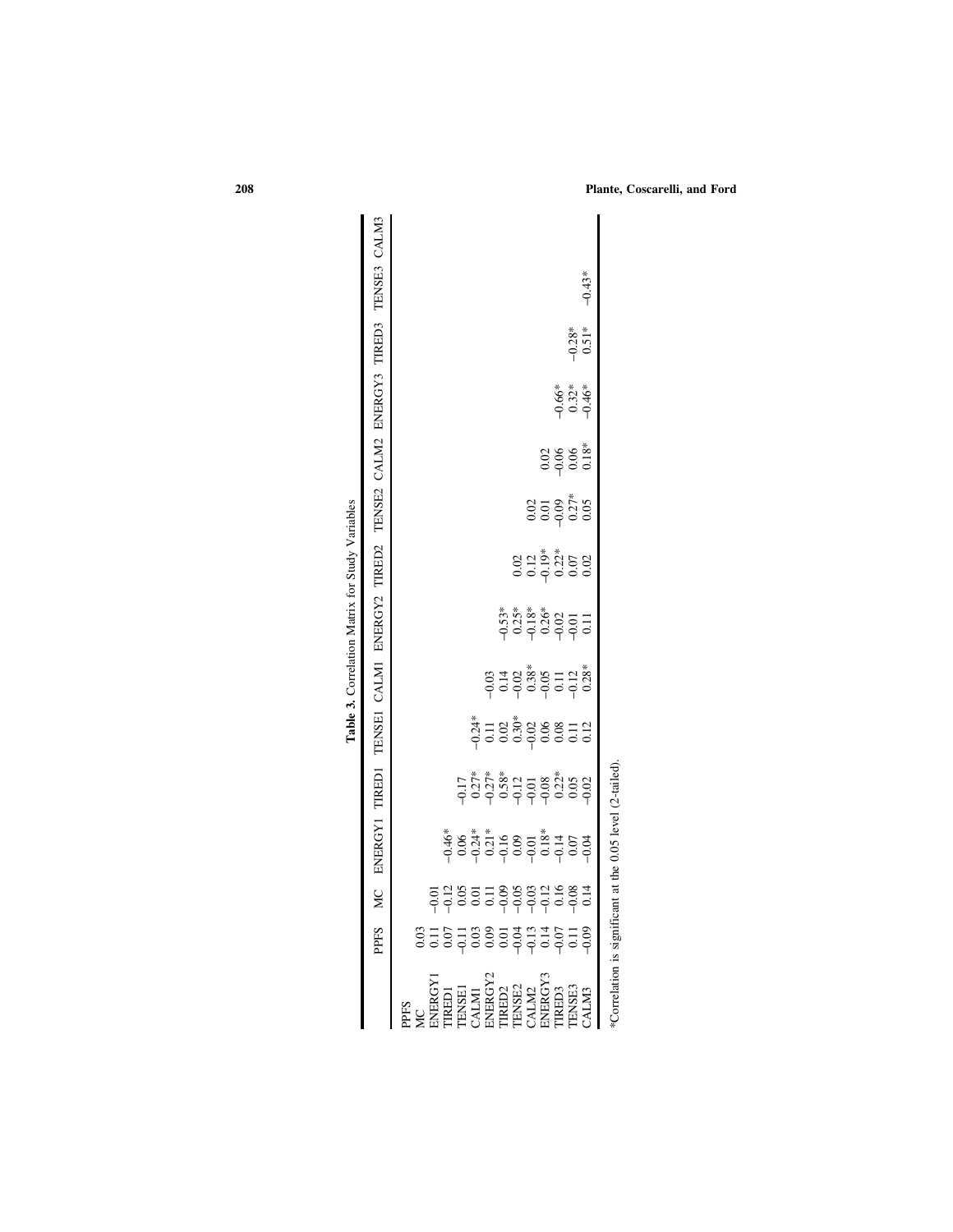related to exercise condition or gender, these variables were not used as covariates in subsequent data analyses.

A series of 3 (Exercise Condition)  $\times$  2 (Gender) ANOVAs with repeated measures were conducted on the AD-ACL mood measures. Scores obtained immediately before exercise, immediately following the exercise procedure, and scores obtained that evening before bed were used in the repeated measures procedure.

While examining the AD-ACL energy scores, the ANOVA procedure with repeated measures failed to reveal any between-subject main effects or interactions. Thus, exercise energy scores did not differ based on exercise group assignment or gender. However, a nonsignificant trend emerged while examining gender main effects  $[F(1, 130) = 3.72, p < .06]$ . Paired comparison post hoc analyses revealed that males tended to report higher post exercise energy scores than females.

While examining the AD-ACL tired scores, the ANOVA procedure with repeated measures revealed significant between-subject differences. A significant exercise group main effect surfaced  $[F (2, 130) = 4.24, p < .05]$  as well as a significant gender main effect  $[F(1, 130) = 8.30, p < .05]$ . Paired comparison post hoc analyses revealed that those participants who experienced the exercise procedure with others reported being more tired than those who participated in the exercise procedure alone. The mean tired score for the solo exercise group was 8.2 immediately following exercise and 9.7 later that evening, while the mean tired score for participants in the exercise with others groups were 9.3 and 9.5 immediately following exercise and 13.8 and 13.5 later that evening. Paired comparisons post hoc analyses also revealed that females generally reported higher levels of tiredness than males following exercise. The mean tired score for the females was 9.9 immediately following exercise and 13.0 later that evening, while the mean tired score for males were 7.6 immediately following exercise and 12.2 later that evening. No significant exercise condition by gender interactions surfaced.

While examining the AD-ACL tension scores, the ANOVA procedure with repeated measures failed to reach any significant main effects or interactions (all  $p$ 's  $> 0.05$ ). While examining the AD-ACL calm scores, the ANOVA procedure with repeated measures revealed a significant exercise group main effect  $[F(2, 130) = 5.90, p < .05]$ . Paired comparison post hoc analyses revealed that those participants who experienced the exercise procedure with others reported being more calm relative to those who participated in the exercise procedure alone. The mean calm score for the solo exercise group was 9.2 immediately following exercise and 10.9 later that evening, while the mean calm scores for participants in the exercise with others groups were 9.7 and 10.2 immediately following exercise and 12.4 and 12.9 later that evening. No significant between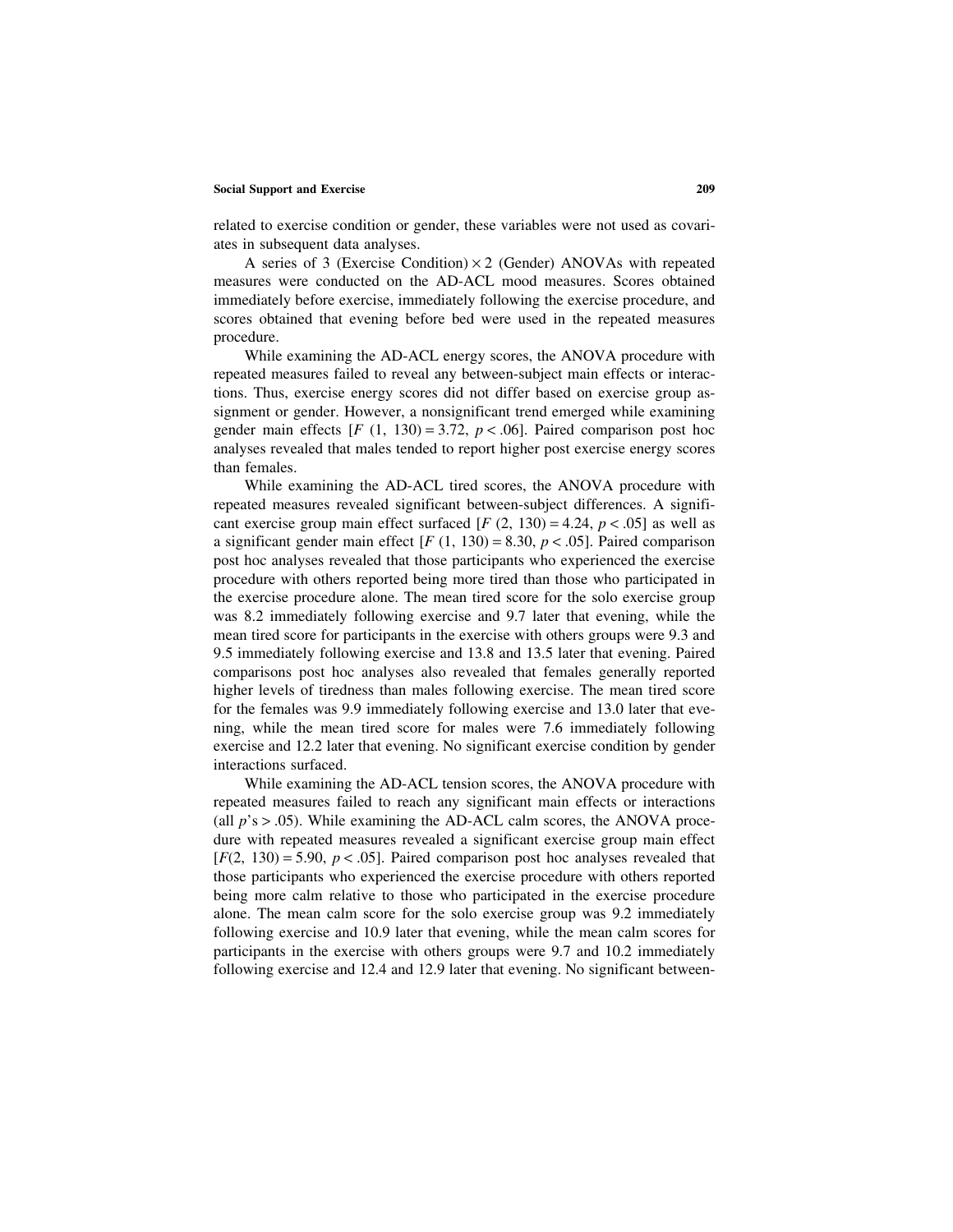subject gender main effects or exercise condition by gender interactions surfaced.

### **DISCUSSION**

The purpose of this study was to investigate in a laboratory setting whether social exercise improved the stress-reducing benefits gained from exercise when exercising with someone compared to exercising alone. Using a sample of 136 college students, it was found that exercise produced an overall positive immediate impact on energy, calmness, and tired levels. Furthermore, social exercise improved the stress-reducing benefits of exercise, specifically by increasing calmness after exercising with someone compared with exercising alone. Curiously, exercising with someone resulted in being more tired than exercising alone. Whether or not participants were allowed to talk or not did not affect our results; merely being with another person produced similar results.

Our results are consistent with previous research examining the positive effects of social support on weight loss, smoking cessation, and encouraging positive health behaviors (i.e., Kulik & Mahler, 1989; Jeffery & Wing, 1999; Jeffrey et al., 2000; Hall et al., 1993; Hatsukami et al., 1996; Hughes, 1993; Ockene, 1986). In addition, our results have supported previous research examining the many positive psychological benefits gained from social support, such as an increased ability to cope with stress (e.g., Sarason, Sarason, & Gurung, 1997; Dunkel-Schetter & Wortman, 1981), by demonstrating an increased level of calmness in social exercise conditions. It appears that since social support has a positive impact on many health behaviors, it would be reasonable to expect that exercising with others would enhance the stress-reducing benefits gained from exercise. Thus, exercising with someone may contribute to a calming effect due to the social aspects of the exercise experience. Exercising with others may increase tiredness due to increased competition or workload; that is, exercising with someone may create increased competition and expectations for performance. These explanations, however reasonable, are only speculative since exertion was not measured in this study.

Our findings are also consistent with the notion that the psychological benefits of exercise may be due, at least in part, to social factors (e.g., Folkins & Sime, 1981; Plante & Rodin, 1990; Plante, 1999). All participants in the current study exercised for the same amount of time and at similar intensity levels (i.e., between 120 and 150 heartbeats per minute). Yet, only those who exercised with others scored higher on calmness and tiredness than those who exercised alone. Thus, factors other than the exercise itself may have contributed to different perceptions of mood and so forth. Of course, potential physiological changes associated with social exercise (e.g., hormonal changes, blood flow) may play a role in our results but were not assessed in this study.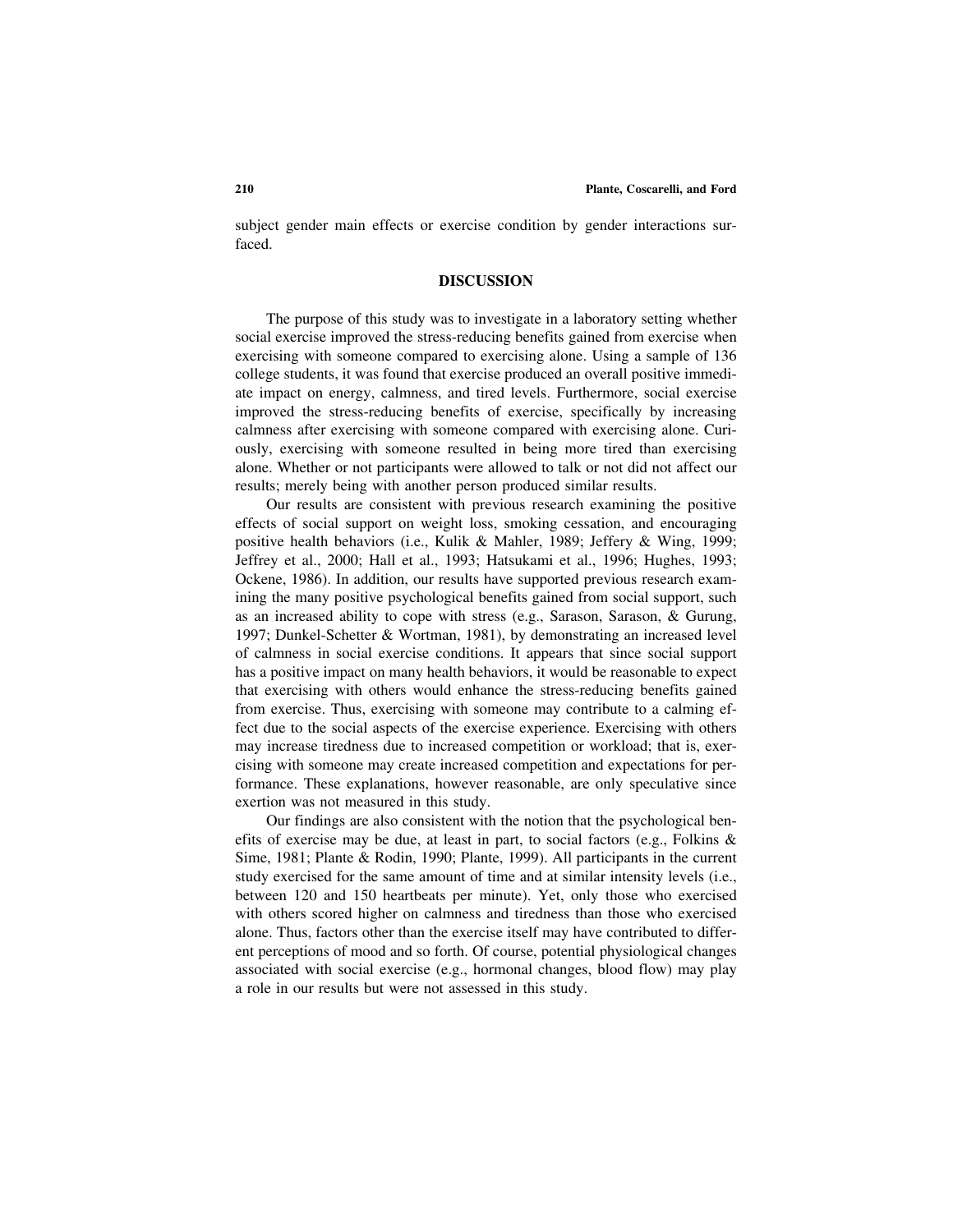### **Limitations**

While our results indicate that social exercise does appear to increase some of the psychological benefits of exercise, our findings should be interpreted cautiously for several important reasons. First, our data was gathered from a college student population only, which is fairly homogeneous in terms of age and levels of fitness. Second, our exercise procedure was conducted in a controlled laboratory session and may not be similar to exercise experiences in the field. Third, dependent measures included only self-report information that has limited reliability and validity as well as a potential bias. Fourth, findings consistent with our hypothesis were found on the calmness measure but not on the energy or tension measures. Fifth, students participating in the two social exercise conditions were randomly assigned and thus were not exercising with close friends. It is possible that exercising with close friends might provide different psychological effects. Sixth, no measures of exertion were conducted in the experiment. Results may have been due in part to different levels of perceived or actual exertion when in the presence of others. Seventh, physiological measures such as hormonal changes and blood flow were not measured in this study, and thus any physiological differences between groups are unknown. Finally, the possibility of Type I errors exist due to the multiple correlations and number of ANOVAs conducted.

Future research should continue to examine the relationship between social exercise and its impact on psychological functioning. This research should include a more heterogeneous population as well as multimodal measurements of psychological functioning. Future research should also examine the nature of the social relationships (e.g., close friends, work associates, strangers) and the exercise exertion (both perceived and actual exertion) when with others.

### **REFERENCES**

Abadie, B. R. (1988). Construction and validation of a perceived physical fitness scale. *Perceptual and Motor Skills*, *67*, 887–892.

Bandura, A. (1977). Self-efficacy: Toward a unifying theory of behavioral change. *Psychological Review*, *84*, 191–215.

Blair, S., Kohl, H., Paffenbarger, R., Clark, D., Cooper, K., & Gibbons, L. (1989). Physical fitness and all-cause mortality. A prospective study of healthy men and women. *Journal of the American Medical Association*, *262*, 2394–2401.

Brill, P. A., Kohl, H. W., & Blair, S. N. (1992). Anxiety, depression, physical fitness, and all-cause mortality in men. *Journal of Psychosomatic Research*, *36*, 267–273.

Buffone, G. (1980). Exercise as therapy: A closer look. *Journal of Counseling and Psychotherapy*, *3*, 101–115.

Byrne, A., & Byrne, D. G. (1993). The effect of exercise on depression, anxiety, and other mood states: A review. *Journal of Psychosomatic Research*, *37*, 565–574.

Centers for Disease Control and Prevention, National Center for Chronic Disease. (1996). Preven-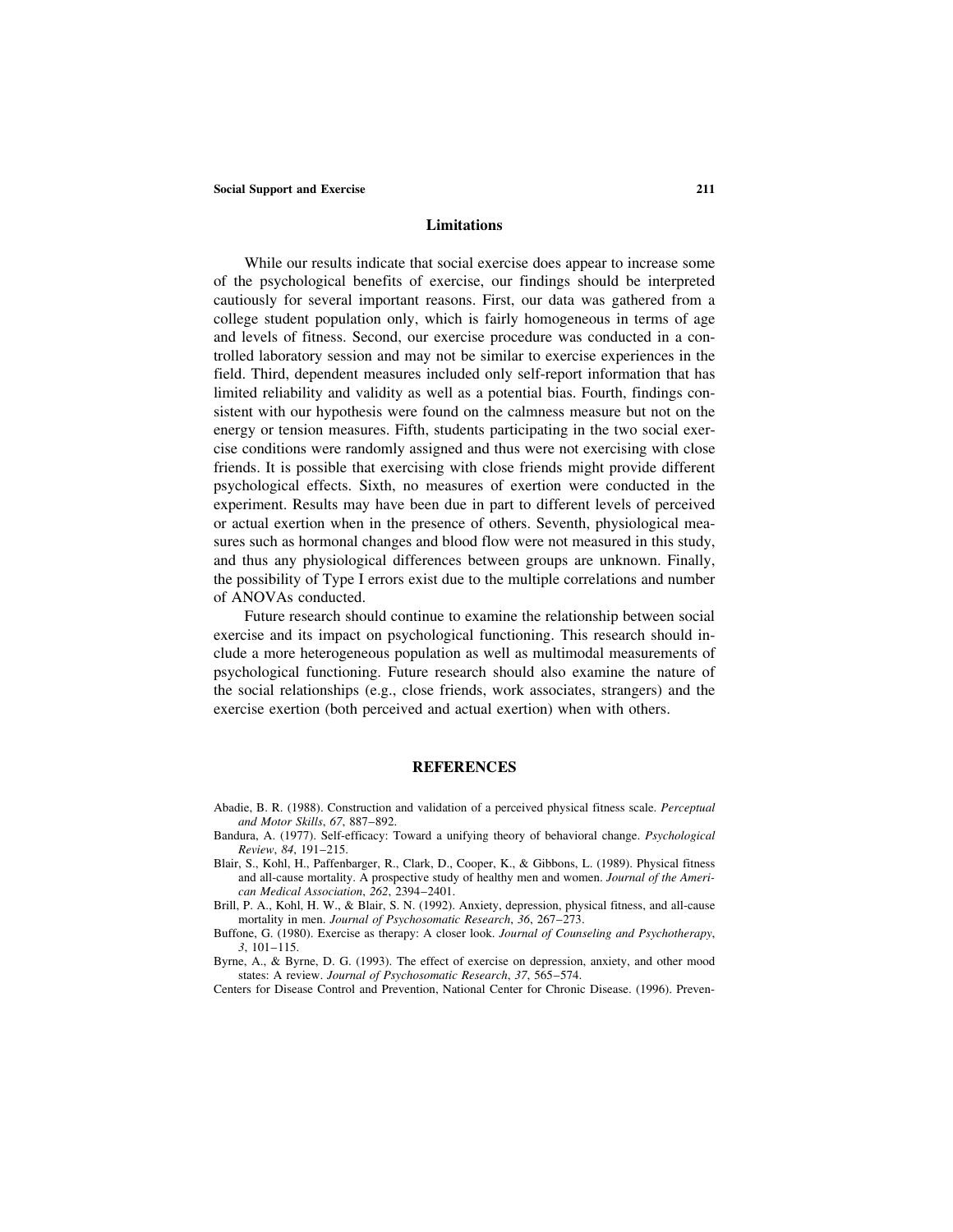#### **212 Plante, Coscarelli, and Ford**

tion and health promotion, president council on physical fitness and sports. *Physical Activity and Health: A Report of the Surgeon General*. Atlanta, GA. http//www.cdc.gov/nccdphp/sgr/ sgr.htm.

- Crowne, D. P., & Marlowe, D. (1960). A new scale of social desirability independent of psychopathology. *Journal of Counseling Psychology*, *24*, 349–354.
- Dunkel-Schetter, C., & Wortman, C. B. (1981). Dilemmas of social support: Parallels between victimization and aging. In S. B. Kiesler, J. N. Morgan, & V. K. Oppenheimer (Eds.), *Aging: Social change* (pp. 349–381). New York: Academic Press.
- Farrell, P. A. (1981). Exercise and endogenous opioids. *New England Journal of Medicine*, *305*, 1591–1592.
- Folkins, C. H., & Sime, W. E. (1981). Physical fitness and mental health. *American Psychologist*, *36*, 373–389.
- Frankish, C. J., Milligan, C. D., & Reid, C. (1998). A review of relationships between active living and determinants of health. *Social Science Medicine*, *47*, 287–301.
- Gauvin, L., & Spence, J. C. (1995). Psychological research on exercise and fitness: Current research trends and future challenges. *The Sport Psychologist*, *9*, 434–448.
- Hall, S. M., Munoz, R. F., Reus, V. I., & Sees, K. L. (1993). Nicotine, negative affect, and depression. *Journal of Consulting and Clinical Psychology*, *61*, 761–767.
- Hatsukami, D., Jensen, J., Allen, S., & Grillo, M. (1996). Effects of behavioral and pharmacological treatment on smokeless tobacco users. *Journal of Consulting and Clinical Psychology*, *64*, 153–161.
- Hughes, J. R. (1984). Psychological effects of habitual aerobic exercise: A critical review. *Preventative Medicine*, *13*, 66–78.
- Hughes, J. R. (1993). Pharmacotherapy for smoking cessation: Unvalidated assumptions, anomalies, and suggestions for future research. *Journal of Consulting and Clinical Psychology*, *61*, 751– 760.
- Jeffery, R. W., Epstein, L. H., Wilson, G. T., Drewnowski, A., Stunkard, A. J., Hill, D. R., & Wing, R. R. (2000). Long term maintenance of weight loss: Current status. *Health Psychology*, *19*, 5–16.
- Jeffery, R. W., & Wing, R. R. (1999). Benefits of recruiting participants with friends and increasing social support for weight loss and maintenance. *Journal of Consulting and Clinical Psychology*, *67*, 132–138.
- Jones, D. A., & Ainsworth, B. E. (1998). Moderate leisure-time physical activity: Who is meeting the public health recommendations? A national cross-sectional study. *Archives of Family Medicine*, *7*, 285–9.
- Kobasa, S., Maddi, S., & Puccetti, M. (1982). Personality and exercise as buffers in the stressillness relationship. *Journal of Behavioral Medicine*, *5*, 391–404.
- Kulik, J. A., & Mahler, H. I. M. (1989). Social support and recovery from surgery. *Health Psychology*, *8*, 221–238.
- Long, B. (1983). Aerobic conditioning and stress reduction: Participation or conditioning? *Human Movement Science*, *2*, 171–186.
- Marcus, B., Selby, V., Niaura, R., & Rossi, J. (1992). Self-efficacy and the stages of exercise behavior change. *Research Quarterly for Exercise and Sport*, *63*, 60–66.
- Markoff, R., Ryan, P., & Young, T. (1982). Endorphins and mood changes in long-distance running. *Medicine and Science in Sports and Exercise*, *14*, 11–15.
- Michael, E. D. (1957). Stress adaptation through exercise. *Research Quarterly*, *28*, 50–54.
- Ockene, J. K. (Ed.). (1986). The pharmacologic treatment of tobacco dependence. *Proceedings of the World Congress*, November 4–5, 1985. Cambridge, MA: Institute for the Study of Smoking Behavior and Policy, Harvard University.
- Paffinbarger, R., Hyde, R., Wing, A., & Hsieh, C. (1986). Physical activity, all-cause mortality, and longevity of college alumni. *New England Journal of Medicine*, *314*, 605–613.
- Plante, T. G. (1999). Could the perception of fitness account for many of the mental and physical health benefits of exercise? *Advances in Mind*-*Body Medicine*, *15*, 291–301.
- Plante, T. G., & Rodin, J. (1990). Physical fitness and enhanced psychological health. *Current Psychology: Research and Reviews*, *9*, 1–22.